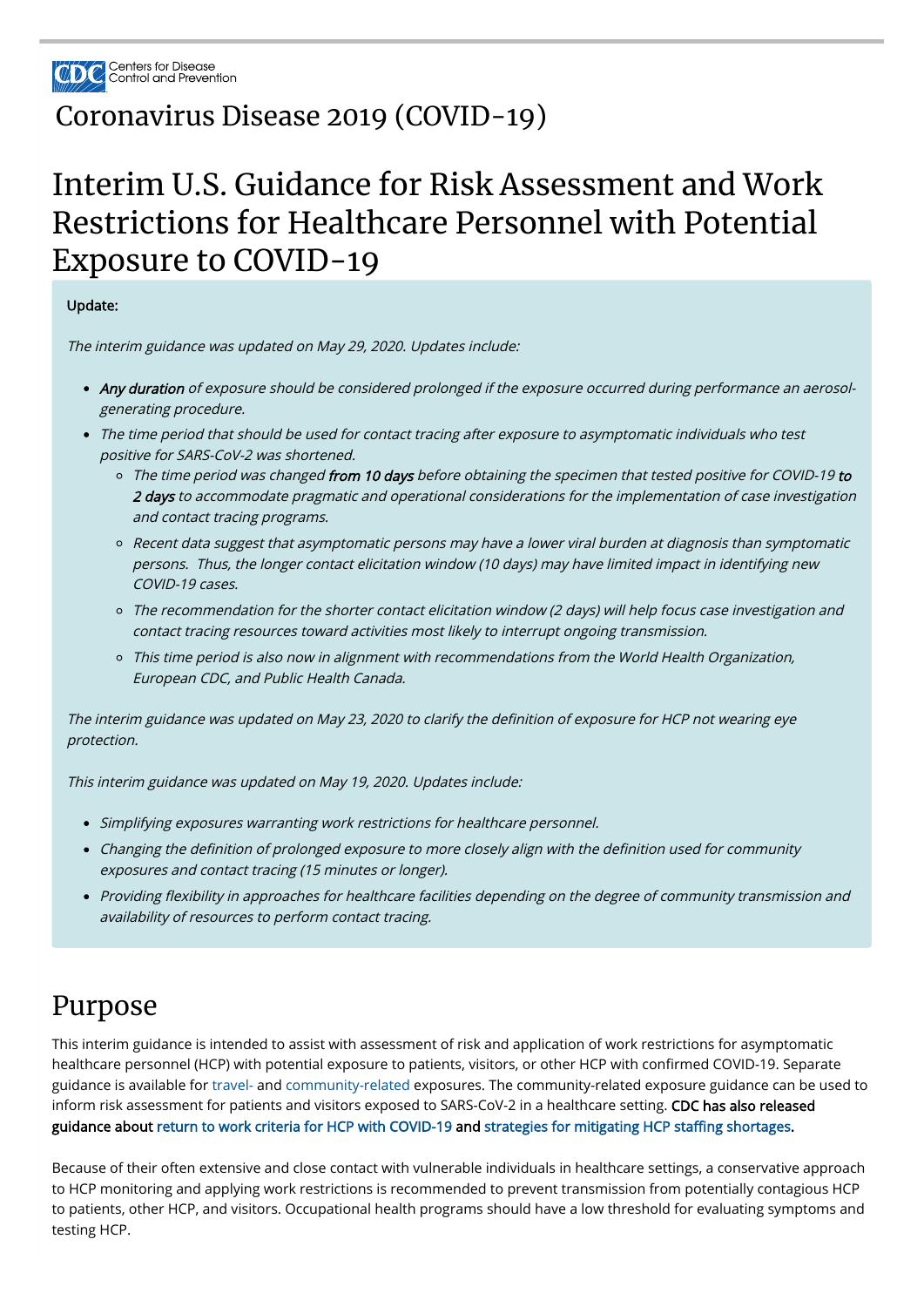The feasibility and utility of performing contact tracing of exposed HCP and application of work restrictions depends upon the degree of community transmission of SARS-CoV-2 and the resources available for contact tracing. For areas with:

- [Minimal to no](https://www.cdc.gov/coronavirus/2019-ncov/hcp/framework-non-COVID-care.html) community transmission of SARS-CoV-2, sufficient resources for contact tracing, and no staffing shortages, risk assessment of exposed HCP and application of work restrictions may be feasible and effective.
- [Moderate to substantial community transmission](https://www.cdc.gov/coronavirus/2019-ncov/hcp/framework-non-COVID-care.html) of SARS-CoV-2, insufficient resources for contact tracing, or staffing shortages, risk assessment of exposed HCP and application of work restrictions may not be possible.

This guidance is based on currently available data about COVID-19. Recommendations regarding which HCP are restricted from work might not anticipate every potential scenario and will change if indicated by new information. Occupational health programs should use clinical judgement as well as the principles outlined in this guidance to assign risk and determine the need for work restrictions. This approach might be refined and updated, including defining the role of testing exposed HCP as more information becomes available and as response needs change in the United States.

### Evolution of Currently Recommended HCP Assessment Guidance

This updated guidance describes a process for resumption of contact tracing and application of work restrictions that can be considered in areas where spread in the community has decreased and when capacity exists to perform these activities without compromising other critical infection prevention and control functions. It has been simplified to focus on exposures that are believed to result in higher risk for HCP (e.g., prolonged exposure to patients with COVID-19 when HCP's eyes, nose, or mouth are not covered). Other exposures not included as higher risk, including having body contact with the patient (e.g., rolling the patient) without gown or gloves, may impart some risk for transmission, particularly if hand hygiene is not performed and HCP then touch their eyes, nose, or mouth. The specific factors associated with these exposures should be evaluated on a case by case basis; interventions, including restriction from work, can be applied if the risk for transmission is deemed substantial.

CDC's recommendations for the assessment of and response to HCP exposures to SARS-CoV-2-infected patients have evolved as the incidence of COVID-19 in the United States has changed. Before recognized widespread transmission in the United States, CDC recommended an aggressive approach to identifying exposed HCP and included recommendations for restricting some HCP from work who had higher risk exposures. As community spread of COVID-19 became apparent in many areas and as transmission from asymptomatic individuals was recognized, this approach became impractical and diverted resources away from other critical infection prevention and control functions. In response, CDC advised facilities to consider forgoing formal contact tracing and work restrictions for HCP with exposures in favor of universally applied symptom screening and source control strategies.

#### Guidance for Asymptomatic HCP Who Were Exposed to Individuals with Confirmed COVID-19

This guidance applies to HCP with potential exposure in a healthcare setting to patients, visitors, or other HCP with confirmed COVID-19. Exposures can also occur from a suspected case of COVID-19 or from a person under investigation (PUI) when testing has not yet occurred or if results are pending. Work restrictions described in this guidance might be applied to HCP exposed to a PUI if test results for the PUI are not expected to return within 48 to 72 hours. Therefore, a record of HCP exposed to PUIs should be maintained. If test results will be delayed more than 72 hours or the patient is positive for COVID-19, then the work restrictions described in this document should be applied.

The definition of "prolonged" was extended to refer to a time period of 15 or more minutes, which aligns with the time period used in the guidance for [community exposures](https://www.cdc.gov/coronavirus/2019-ncov/php/public-health-recommendations.html) and [contact tracing](https://www.cdc.gov/coronavirus/2019-ncov/downloads/case-investigation-contact-tracing.pdf)  $\blacktriangleright$  . However, any duration should be considered prolonged if the exposure occurs during performance of an [aerosol-generating procedure](https://www.cdc.gov/coronavirus/2019-ncov/hcp/infection-control-faq.html). 1

Higher-risk exposures generally involve exposure of HCP's eyes, nose, or mouth to material potentially containing SARS-CoV-2, particularly if these HCP were present in the room for an aerosol-generating procedure.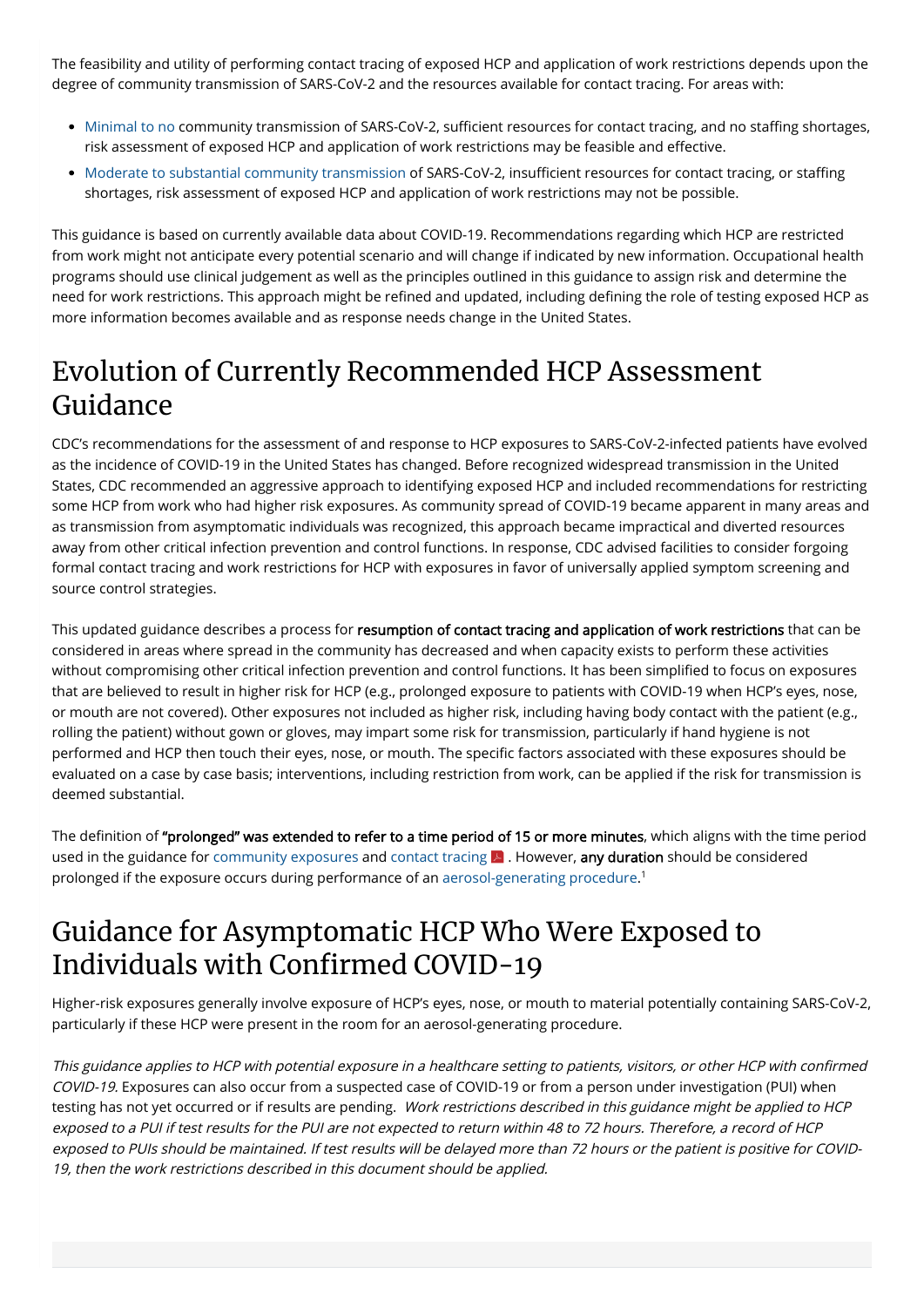restrictions.

- 1. Data are insufficient to precisely define the duration of time that constitutes a prolonged exposure. Until more is known about transmission risks, it is reasonable to consider an exposure of 15 minutes or more as prolonged. However, any [duration should be considered prolonged if the exposure occurred during performance of an aerosol generating](https://www.cdc.gov/coronavirus/2019-ncov/hcp/infection-control-faq.html) procedure.
- 2. Data are limited for the definition of close contact. For this guidance it is defined as: a) being within 6 feet of a person with confirmed COVID-19 or b) having unprotected direct contact with infectious secretions or excretions of the person with confirmed COVID-19.
- 3. Determining the time period when the patient, visitor, or HCP with confirmed COVID-19 could have been infectious: 1. For individuals with confirmed COVID-19 who developed symptoms, consider the exposure window to be 2 days [before symptom onset through the time period when the individual meets criteria for discontinuation of](https://www.cdc.gov/coronavirus/2019-ncov/hcp/disposition-hospitalized-patients.html) Transmission-Based Precautions
	- 2. For individuals with confirmed COVID-19 who never developed symptoms, determining the infectious period can be challenging. In these situations, collecting information about when the asymptomatic individual with COVID-19 may have been exposed could help inform the period when they were infectious.
		- 1. In general, individuals with COVID-19 should be considered potentially infectious beginning 2 days after their exposure until they meet [criteria for discontinuing Transmission-Based Precautions](https://www.cdc.gov/coronavirus/2019-ncov/hcp/disposition-hospitalized-patients.html).
		- 2. If the date of exposure cannot be determined, although the infectious period could be longer, it is reasonable to use a starting point of 2 [days](https://www.cdc.gov/coronavirus/2019-ncov/downloads/case-investigation-contact-tracing.pdf) <mark>pr</mark>ior to the positive test through the time period when the individual the individual the individual the section of  $\sim$

HCP=healthcare personnel

| <b>Exposure</b><br><b>Exposure</b>                                                                                                         | <b>Personal Protective</b><br><b>EGLAPHAL Arefective</b><br><b>Equipment Used</b>                                                                                                                                                                                                                                                                                  | <b>Work Restrictions</b><br><b>Work Restrictions</b>                                                                                                                                                                                                                                                                                                                                                                                                                                                                                                                                                                                                                             |
|--------------------------------------------------------------------------------------------------------------------------------------------|--------------------------------------------------------------------------------------------------------------------------------------------------------------------------------------------------------------------------------------------------------------------------------------------------------------------------------------------------------------------|----------------------------------------------------------------------------------------------------------------------------------------------------------------------------------------------------------------------------------------------------------------------------------------------------------------------------------------------------------------------------------------------------------------------------------------------------------------------------------------------------------------------------------------------------------------------------------------------------------------------------------------------------------------------------------|
| HCP who had<br>prolonged <sup>1</sup> close<br>contact <sup>2</sup> with a<br>patient, visitor,<br>or HCP with<br>confirmed<br>$COVID-193$ | • HCP not wearing a<br>respirator or<br>facemas $k^4$<br>HCP not wearing eye<br>protection if the<br>person with COVID-<br>19 was not wearing a<br>cloth face covering or<br>facemask<br>• HCP not wearing all<br>recommended PPE<br>(i.e., gown, gloves,<br>eye protection,<br>respirator) while<br>performing an<br>aerosol-generating<br>procedure <sup>1</sup> | • Exclude from work for 14 days after last exposure <sup>5</sup><br>• Advise HCP to monitor themselves for fever or symptoms<br>consistent with COVID-19 <sup>6</sup><br>• Any HCP who develop fever or symptoms consistent with COVID-<br>196 should immediately contact their established point of contact<br>(e.g., occupational health program) to arrange for medical<br>evaluation and testing.                                                                                                                                                                                                                                                                            |
| HCP other than<br>those with<br>exposure risk<br>described above                                                                           | $\bullet$ N/A                                                                                                                                                                                                                                                                                                                                                      | • No work restrictions<br>• Follow all recommended infection prevention and control<br>practices, including wearing a facemask for source control while at<br>work, monitoring themselves for fever or symptoms consistent<br>with COVID-19 <sup>6</sup> and not reporting to work when ill, and<br>undergoing active screening for fever or symptoms consistent<br>with COVID-19 <sup>6</sup> at the beginning of their shift.<br>• Any HCP who develop fever or symptoms consistent with COVID-<br>196 should immediately self-isolate and contact their established<br>point of contact (e.g., occupational health program) to arrange for<br>medical evaluation and testing. |
| HCP with travel or community exposures should inform their occupational health program for guidance on need for work                       |                                                                                                                                                                                                                                                                                                                                                                    |                                                                                                                                                                                                                                                                                                                                                                                                                                                                                                                                                                                                                                                                                  |